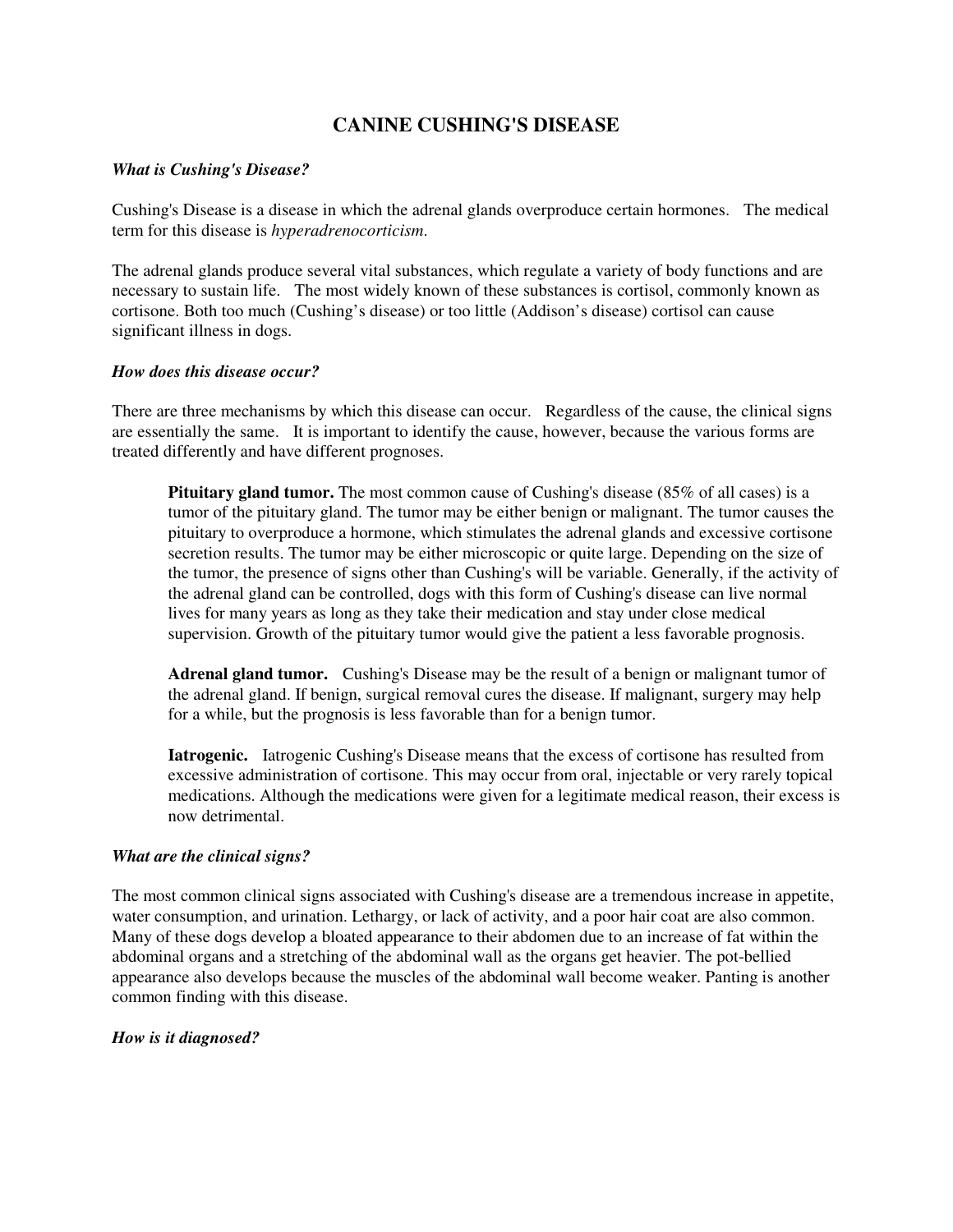When Cushing's disease is suspected screening labwork, including a chemistry and complete blood count, will be performed. Although they cannot confirm the diagnosis, these tests will often show changes in specific values that make a diagnosis of Cushing's disease more likely.

The primary test for Cushing's disease is the Low Dose Dexamethasone suppression test. For this test the dog is given a low dose of a steroid called Dexamethasone. Three measurements of cortisol level are taken, one before the steroid injection, then at four and eight hours. In a normal dog the pituitary gland will recognize the steroid injection and produce less ACTH, causing the adrenal glands to produce less cortisol. In a dog with Cushing's disease either the pituitary gland, or the adrenal glands will fail to respond to the injection and the cortisol lvel will remain high.

Once Cushing's disease is confirmed, a secondary test, the High Dose Dexamethasone suppression test, may be needed to diagnose an adrenal tumor. An ultrasound examination can also be a valuable part of the testing process. This permits us to visualize the adrenal gland tumor and determine its size. Although some of these tests are expensive, they are necessary to determine the best course of treatment.

### *What are the treatment options?*

**Iatrogenic Cushing's Disease:** Treatment of this form requires a discontinuation of the cortisone that is being given. This must be done in a very controlled manner so that other consequences do not occur. Unfortunately, it usually results in a recurrence of the disease that was being treated by the cortisone.

**Adrenal Tumor.** Treatment of an adrenal tumor requires major surgery. Although this surgery is dangerous to the dog, if it is successful and the tumor is not malignant, there is a good chance that the dog will regain normal health. If surgery is not an option, some of these can be well managed with the medication discussed next.

Pituitary Tumor: Treatment of the pituitary-induced form of Cushing's Disease is the most complicated. There are two drugs currently available for treatment, Lysodren and Vetoryl.

Lysodren, also known as mitotane, works by destroying excess adrenal tissue. The drug is given as a initial high "induction" dose that destroys the majority of the abnormal tissue. Once the cortisol has reached a more normal level, a lower weekly maintenance dose is given. Because an overdose can destroy too much tissue, leading to potentially life threatening complications, careful monitoring is required during the induction period.

Vetoryl, more commonly known as trilostane, works by inhibiting an enzyme responsible for the production of cortisol in the adrenal glands. This medication is given once to twice daily. Because in most cases the effects of Trilostane are reversible once the medication is discontinued, it is often considered the safer of the two drugs. There are however, a certain number of dogs in which Trilostane causes necrosis, or death, of the cells in the adrenal glands leading to too little cortisol production. For this reason close monitoring is also required in first few months of use.

Dogs on either Lysodren or Trilostane are monitored with a test called the ACTH stimulation test. For this test the dog is given an injection of a hormone called ACTH, normally produced by the pituitary gland, which tells the adrenal glands to produce cortisol. Two cortisol levels are measured both before and two hours after the injection. If treatment is successful the cortisol level should stay the same throughout the testing and not increase.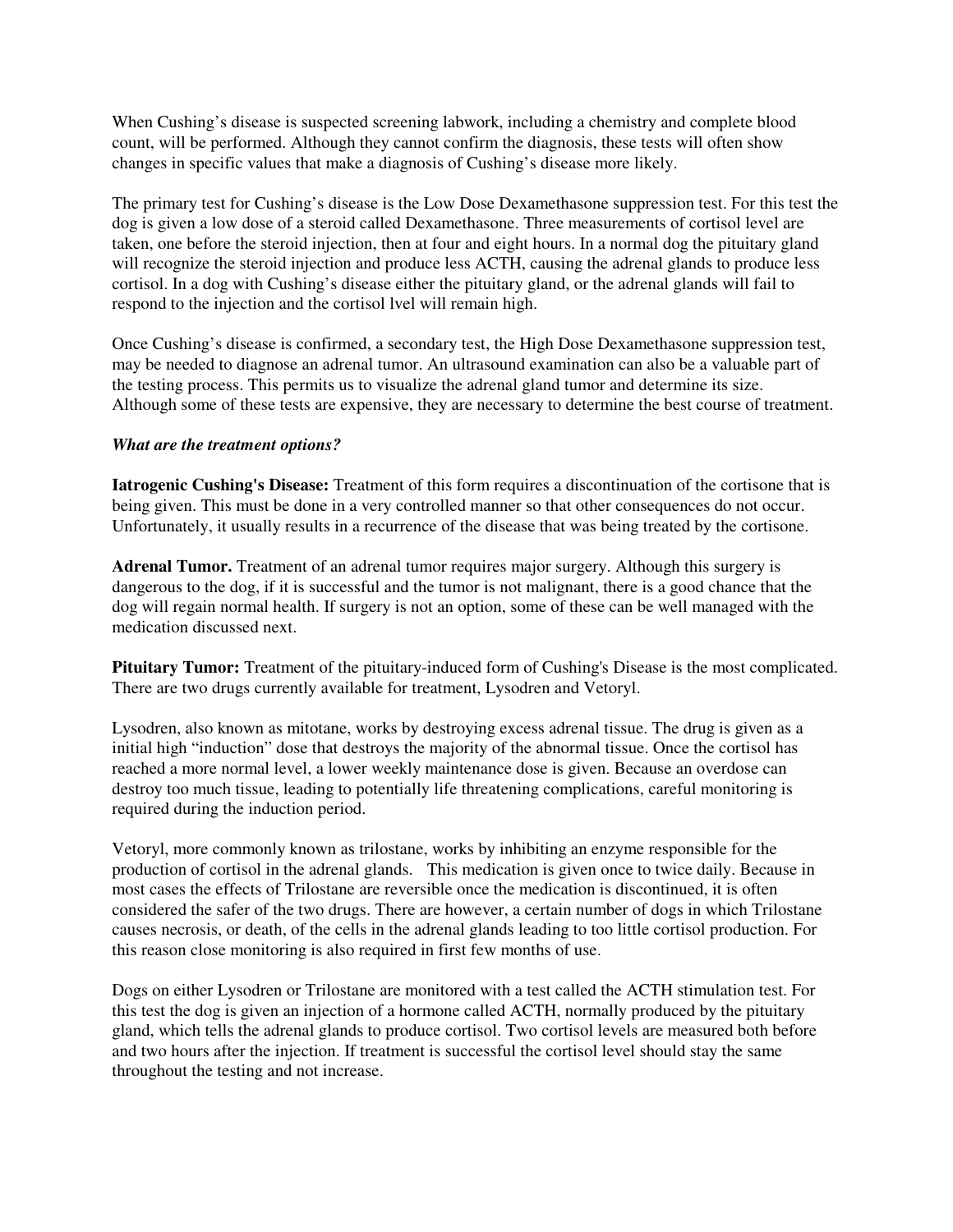# **MONITORING YOUR DOG DURING MEDICAL TREATMENT OF CUSHING'S DISEASE**

# **Lysodren:**

Treatment of this form involves an *initiating phase* and a *maintenance phase*. The *initiating phase* arrests the disease and restores the dog to a more normal state. Some of the clinical signs, especially increased food and water intake, should stop within the first 1-3 weeks. Other signs, such as a poor hair coat or a bloated abdomen, may take several weeks or months to correct. The *maintenance phase* represents the phase of long-term therapy. This phase lasts the rest of the dog's life.

You must continually monitor your dog's food and water intake. We expect both to return to a normal level.

# **Initiating Phase**

**1.** Give \_\_\_\_\_\_\_\_\_\_\_\_\_ Lysodren<sup>TM</sup> tablet(s) one time per day beginning on \_\_\_\_\_\_\_\_\_\_\_\_\_\_\_\_\_\_ for \_\_\_\_\_\_\_\_\_\_\_\_ days or until one of the following occurs:

a) Your dog's appetite returns to normal or it takes 15-30 minutes to eat when it would normally eat in much less time.

- b) Your dog does not eat a regular meal.
- c) Your dog vomits.
- d) Your dog has diarrhea.
- e) Your dog becomes unusually listless.

**2.** Return in \_\_\_\_\_ days or when one of the above occurs for an ACTH stimulation test. This test should be done early in the morning and will require your dog to be in the hospital for about 2-3 hours. If the test is abnormal, the initiating phase will continue. If the test is normal, the maintenance phase will begin.

**3.** If loss of appetite, vomiting, diarrhea, or listlessness occurs, give  $\qquad$  tablet(s) ( $\qquad$  mg) of prednisone twice daily for two days. DISCONTINUE THE LYSODREN TABLETS. If vomiting prevents oral administration, your dog must be seen by a veterinarian for administration of proper medication by injection. When you begin this treatment, please call us for consultation and instructions.

**4.** Report any other changes in your dog's behavior that are out of the ordinary. This disease and this treatment can result in several abnormal behaviors. However, your dog can also have other diseases that occur concurrently but independently of Cushing's Disease. It is important that we differentiate between the two situations so that proper treatment can be taken.

**5.** Stay cautiously optimistic. This is a serious disease, but many dogs with Cushing's Disease enjoy a greatly improved quality of life for many years.

### **Maintenance Phase**